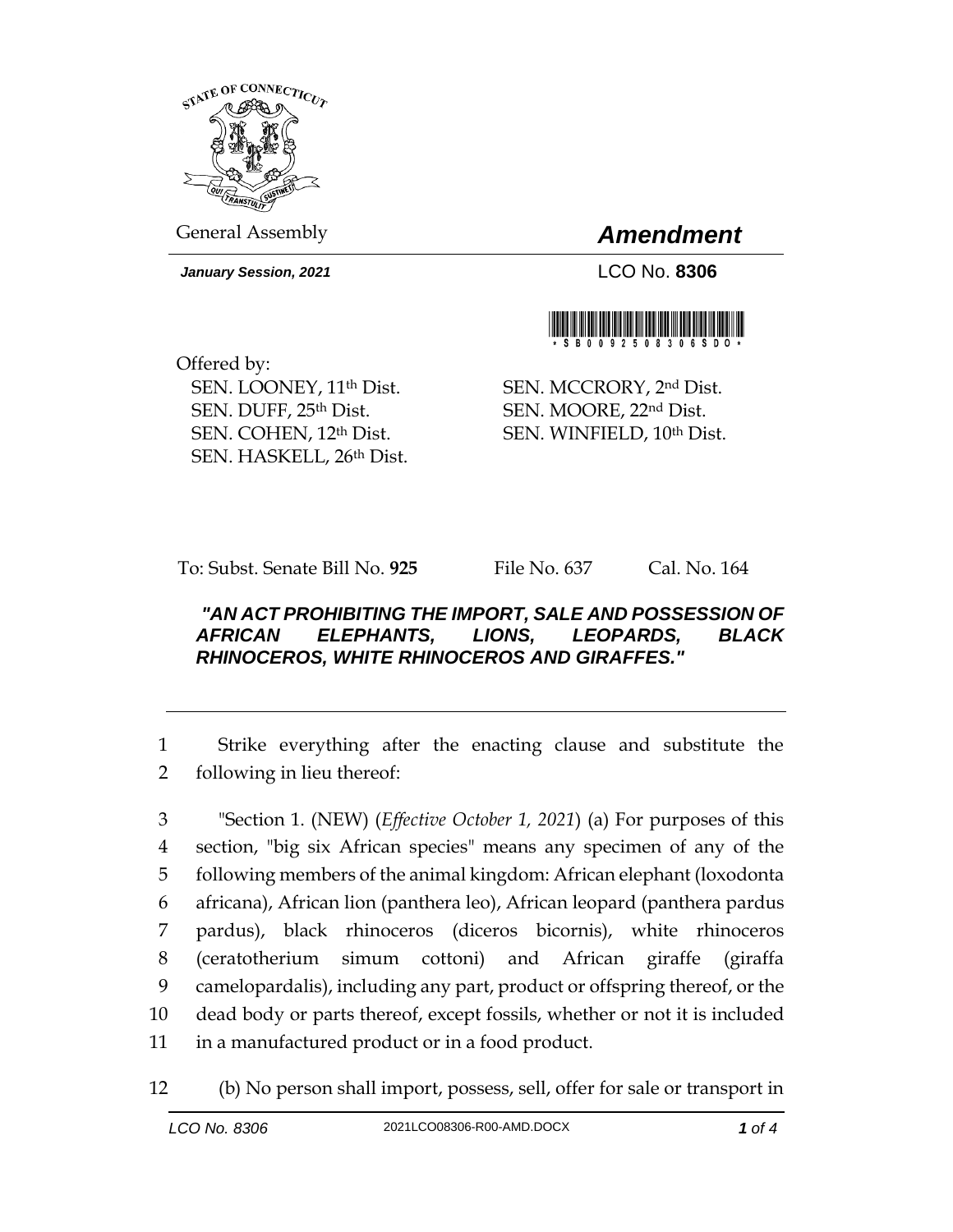this state any big six African species.

 (c) Any law enforcement officer shall have authority to enforce the provisions of this section and, whenever necessary, to execute any warrant to search for and seize any big six African species imported, possessed, sold, offered for sale or transported in violation of this section.

 (d) Unless such activity is otherwise prohibited by federal law, the provisions of subsection (b) of this section shall not apply if any of the 21 following conditions exist: (1) Such specimen of a big six African species was located or possessed within the state prior to the effective date of this section and the legal owner of such specimen obtained a certificate of possession from the Commissioner of Energy and Environmental Protection not later than one hundred eighty days after the effective date of this section; (2) such specimen of a big six African species is to be part of a temporary or permanent collection of a museum or an educational or scientific institution that has a tax exemption from the federal Internal Revenue Service as an educational or scientific institution or is to be used by a zoological institution for educational purposes, provided such specimen is not subsequently sold, offered for sale, traded, bartered or distributed to any other party that is not a tax exempt museum or educational or scientific institution; (3) such specimen was imported to the state by a tax exempt educational or scientific institution for purposes of research; (4) such specimen of a big six African species is possessed in the state for the purpose of performing taxidermy services, provided such specimen is removed from the state not later than fourteen days following completion of such taxidermy services; or (5) such specimen of a big six African species is distributed directly to a legal beneficiary of a trust or to a legal heir provided: (A) Such specimen was located or possessed by the decedent prior to the effective date of this section, (B) such beneficiary or heir does not subsequently sell, offer for sale, trade, barter or distribute such specimen to any other person, and (C) such beneficiary or heir obtains a certificate of possession from the Commissioner of Energy and Environmental Protection not later than one hundred eighty days after receipt of such specimen.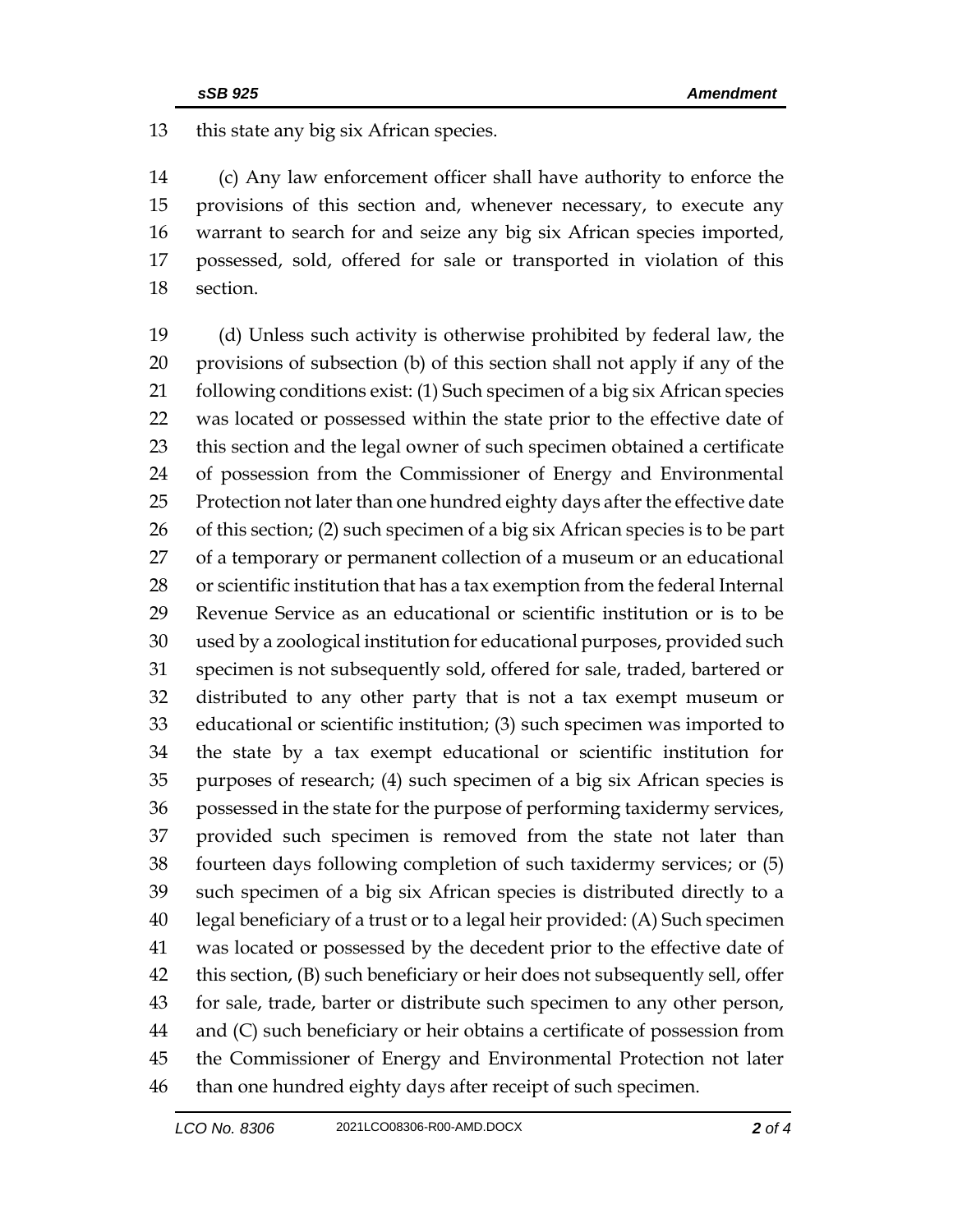(e) Any specimen of a big six African species and any other property or item used in connection with a violation of the provisions of this section shall be seized and held pending any criminal proceeding pursuant to this section. In any criminal prosecution pursuant to this section, secondary evidence, including, but not limited to, photographs, shall be admissible against the defendant to the same extent as such specimen would be admissible.

 (f) Any person who violates the provisions of this section for a first offense shall be guilty of a class A misdemeanor. Any person who subsequently violates the provisions of this section shall be guilty of a class D felony.

 (g) Any specimen of a big six African species and any other property or item that is seized and held pursuant to this section shall be forfeited and, upon such forfeiture, destroyed if seized from any person who is found to have violated the provisions of this section or who is restrained by a judgment from importing, possessing, selling, offering for sale or transporting any specimen of a big six African species on the grounds that such activity is or would be a violation of the provisions of this section. Nothing in this subsection shall be construed to require or authorize the destruction of a living specimen of a big six African species.

 (h) Nothing in this section shall be construed to apply to the importing, possessing, selling, offering for sale or transporting of ivory in this state.

 (i) Nothing in this section shall be construed to apply to the importing, transporting or possessing of a live big six African species by any zoological institution or circus.

 (j) Nothing in this section shall be construed to apply to the transportation, purchase, exhibition or use of any animal in a motion picture, television or digital media production by a motion picture, television or digital media production company that employs or contracts with a dealer or exhibitor licensed pursuant to 7 USC 2133, as